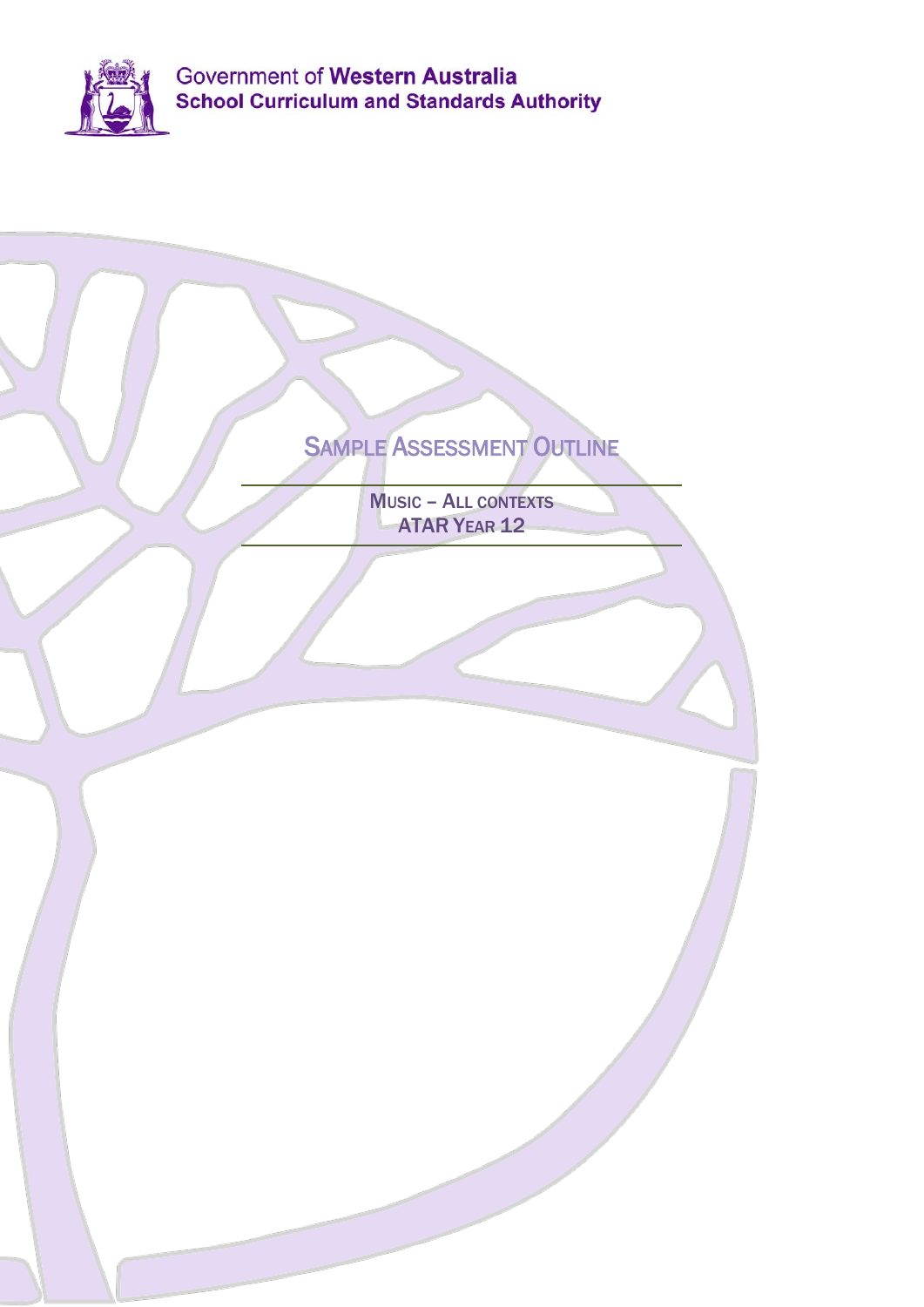#### **Copyright**

© School Curriculum and Standards Authority, 2015

This document – apart from any third party copyright material contained in it – may be freely copied, or communicated on an intranet, for non-commercial purposes in educational institutions, provided that the School Curriculum and Standards Authority is acknowledged as the copyright owner, and that the Authority's moral rights are not infringed.

Copying or communication for any other purpose can be done only within the terms of the *Copyright Act 1968* or with prior written permission of the School Curriculum and Standards Authority. Copying or communication of any third party copyright material can be done only within the terms of the *Copyright Act 1968* or with permission of the copyright owners.

Any content in this document that has been derived from the Australian Curriculum may be used under the terms of the Creative [Commons Attribution-NonCommercial 3.0 Australia licence](http://creativecommons.org/licenses/by-nc/3.0/au/)

#### **Disclaimer**

Any resources such as texts, websites and so on that may be referred to in this document are provided as examples of resources that teachers can use to support their learning programs. Their inclusion does not imply that they are mandatory or that they are the only resources relevant to the course.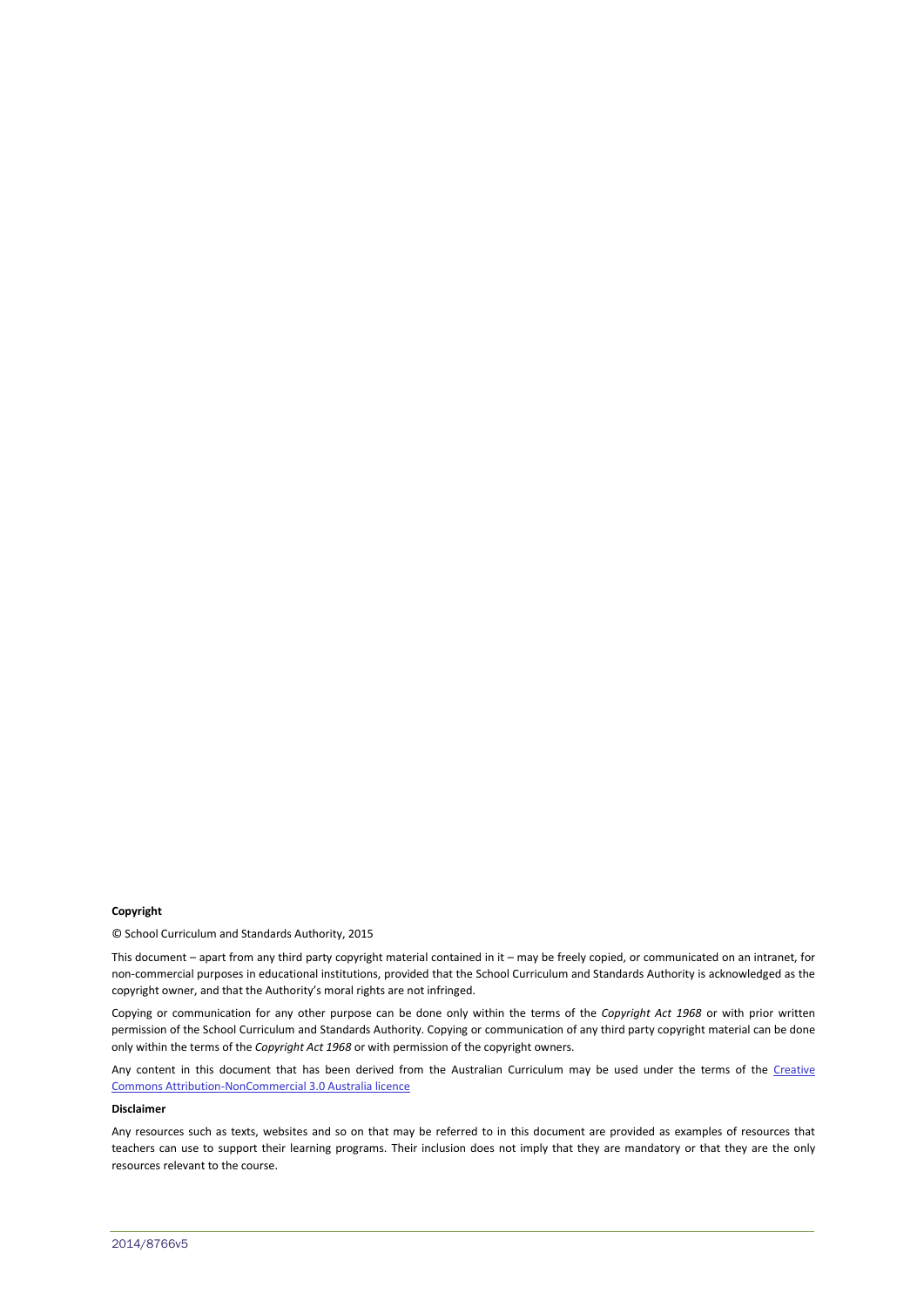# Sample assessment outline

## Music – ATAR Year 12

### Practical component (Performance) – applicable to all contexts

| <b>Assessment</b><br>component      | <b>Assessment</b><br>type<br>and weighting | <b>Assessment</b><br>task<br>weighting | Due date              | <b>Assessment task</b>                                                                                                                                                                                                                                                                                                              |
|-------------------------------------|--------------------------------------------|----------------------------------------|-----------------------|-------------------------------------------------------------------------------------------------------------------------------------------------------------------------------------------------------------------------------------------------------------------------------------------------------------------------------------|
| Practical-<br>Performance<br>(100%) | Prepared<br>repertoire<br>20%              | 4%                                     | Semester 1<br>Week 8  | Task 1: Performance of prepared repertoire - choose one piece that you are preparing for the Semester One<br>performance examination to present to the class                                                                                                                                                                        |
|                                     |                                            | 6%                                     | Semester 1<br>Week 13 | Task 3: Recital practice - students will select two contrasting pieces from their examination repertoire and perform<br>them in a recital setting. Accompaniment must be provided if required. The performance will be marked by the<br>classroom teacher and an external marker                                                    |
|                                     |                                            | 3%                                     | Semester 2<br>Week 9  | Task 7: Performance of prepared repertoire - choose one piece that you are preparing for the Semester Two<br>performance examination to present to the class                                                                                                                                                                        |
|                                     |                                            | 7%                                     | Semester 2<br>Week 14 | Task 8: Recital night - present a 10 minute recital, including two contrasting pieces from your examination repertoire in<br>a recital setting for invited guests, family and friends, to be marked by an external marker                                                                                                           |
|                                     | Other<br>performance<br>activities<br>20%  | 5%                                     | Semester 1<br>Week 10 | Task 2: Sight reading - sight read a given 12-16 bar excerpt, observing articulation/bowings, phrasing and dynamics<br><b>OR</b><br>Task 2: Improvisation - play an improvised solo over a given chord progression, using a backing CD, backing band or<br>instrumentalist, demonstrating rhythmic, melodic and harmonic creativity |
|                                     |                                            | 3%                                     | Semester 1<br>Week 14 | Task 4: Instrumental teacher report - summative report accounting for student progress according to set criteria                                                                                                                                                                                                                    |
|                                     |                                            | 5%                                     | Semester 2<br>Week 5  | Task 6: Technical work - perform a selection of technical work or a technical study which has been selected and<br>approved by your instrumental teacher                                                                                                                                                                            |
|                                     |                                            | 3%                                     | Semester 2<br>Week 14 | Task 9: Instrumental teacher report - summative report accounting for student progress according to set criteria                                                                                                                                                                                                                    |
|                                     |                                            | 4%                                     | Semester 2<br>Week 14 | Task 10: Ensemble - summative report accounting for student progress over the year according to set criteria, to be<br>completed by ensemble director/s                                                                                                                                                                             |
|                                     | Performance<br>examination<br>60%          | 30%                                    | Semester 1<br>Week 15 | Task 5: Semester 1 Performance examination - present a 10-15 minute recital with a minimum of two contrasting<br>pieces with suitable accompaniment to be marked by a panel of examiners, including the classroom teacher and an<br>external marker                                                                                 |
|                                     |                                            | 30%                                    | Semester 2<br>Week 15 | Task 11: Semester 2 Performance examination - present a 15-20 minute recital with a minimum of two contrasting<br>pieces with suitable accompaniment to be marked by a panel of examiners, including the classroom teacher and<br>external markers                                                                                  |

1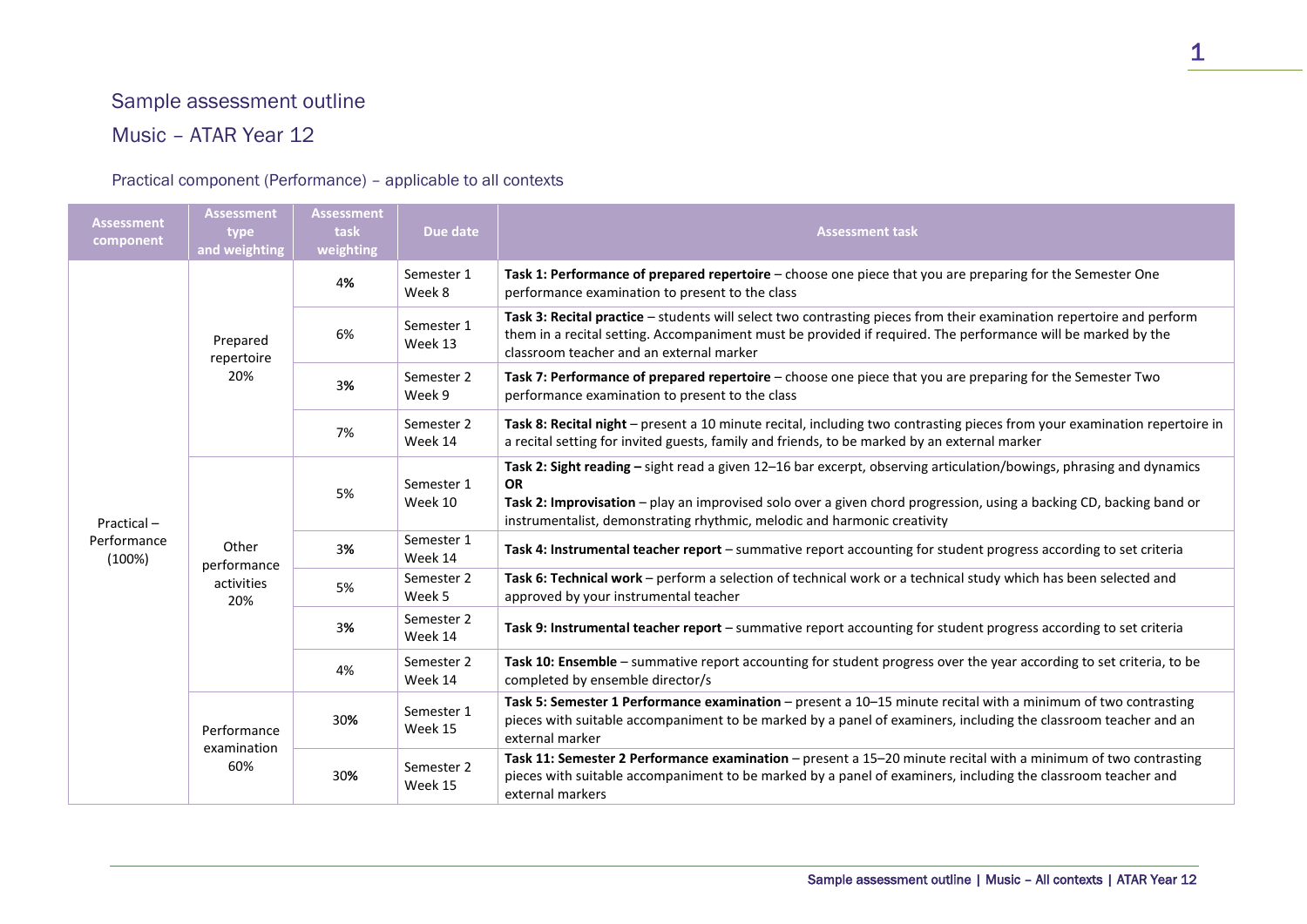## **OR**

### Practical component (Composition portfolio) – applicable to all contexts

| <b>Assessment</b><br>component                      | <b>Assessment</b><br>type<br>and weighting    | <b>Assessment</b><br>task<br>weighting | Due date              | <b>Assessment task</b>                                                                                                                                                                                                                                                                                                                                 |
|-----------------------------------------------------|-----------------------------------------------|----------------------------------------|-----------------------|--------------------------------------------------------------------------------------------------------------------------------------------------------------------------------------------------------------------------------------------------------------------------------------------------------------------------------------------------------|
| Practical $-$<br>Composition<br>portfolio<br>(100%) | Composition<br>portfolio<br>assessment<br>40% | 8%                                     | Semester 1<br>Week 8  | Task 1: Composition assessment - presentation of overviews, scores, and recordings for one to two compositions<br>and a summary of the remaining pieces intended for the final submission                                                                                                                                                              |
|                                                     |                                               | 12%                                    | Semester 1<br>Week 13 | Task 2: Presentation of selected compositions - presentation and performance of two contrasting compositions<br>from the portfolio to be presented at recital practice class                                                                                                                                                                           |
|                                                     |                                               | 5%                                     | Semester 2<br>Week 8  | Task 4: Composition assessment - presentation of overviews, scores and recordings for all completed<br>compositions, a draft rationale and draft of any remaining pieces intended for the final submission                                                                                                                                             |
|                                                     |                                               | 5%                                     | Semester 2<br>Week 14 | Task 5: Composition portfolio supervisor report – summative report accounting for student progress according to<br>set criteria                                                                                                                                                                                                                        |
|                                                     |                                               | 10%                                    | Semester 2<br>Week 14 | Task 6: Presentation of selected compositions – presentation and performance of two contrasting compositions<br>from the final portfolio to be presented at recital night                                                                                                                                                                              |
|                                                     | Composition<br>portfolio<br>submission<br>60% | 30%                                    | Semester 1<br>Week 15 | Task 3: Composition portfolio partial submission - presentation of overviews, scores and recordings for one to<br>two compositions and a summary plan outlining time frame and background of the remaining pieces intended for<br>the final submission to be marked by a panel of examiners, including the classroom teacher and an external<br>marker |
|                                                     |                                               | 30%                                    | Semester 2<br>Week 15 | Task 7: Composition portfolio submission - submission of complete composition portfolio, including rationale,<br>overviews, scores and recordings for all compositions to be marked by a panel of examiners, including the<br>classroom teacher and external markers                                                                                   |
|                                                     | 100%                                          | 100%                                   |                       |                                                                                                                                                                                                                                                                                                                                                        |